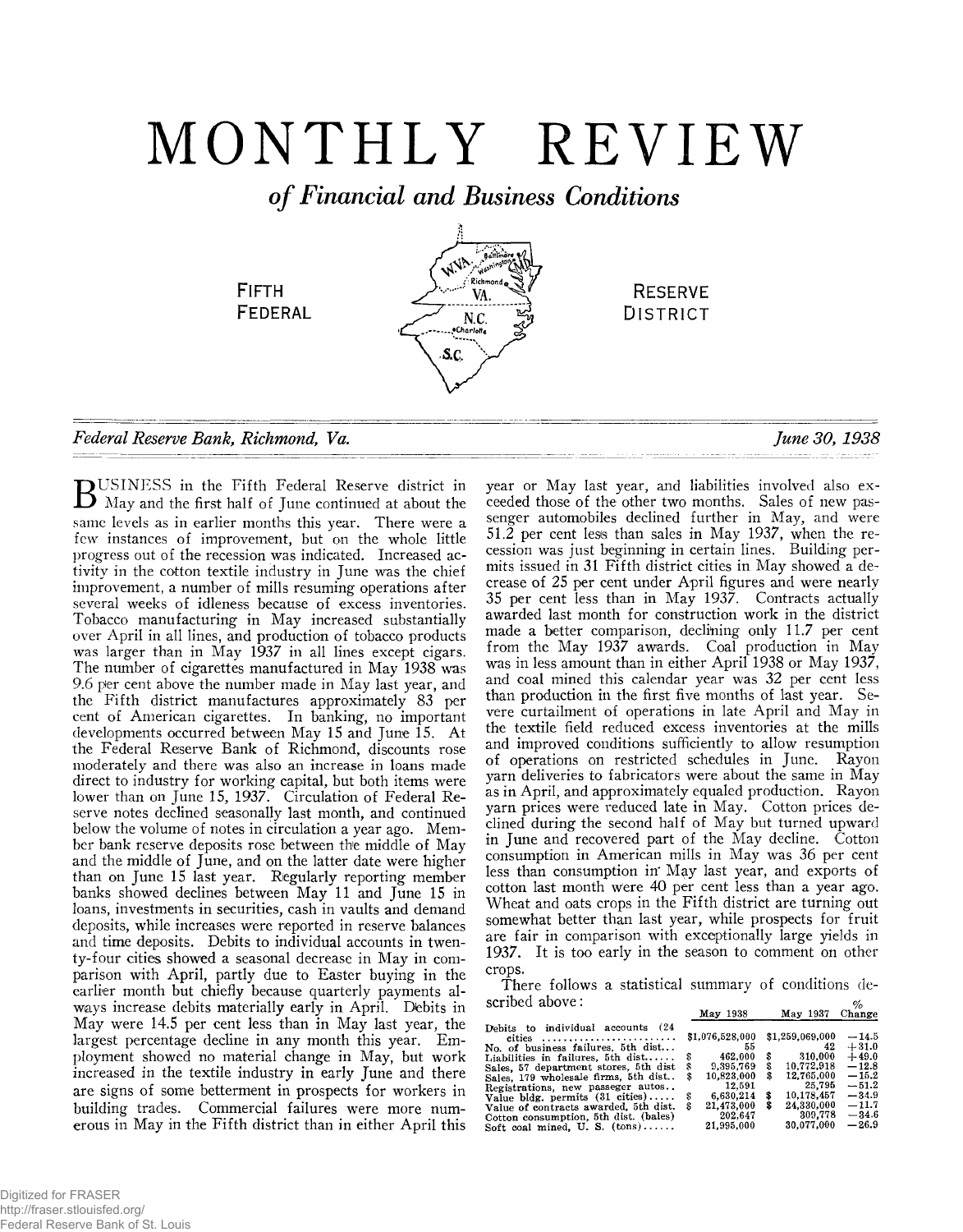#### BANKING CONDITIONS

RESERVE BANK STATEMENT: Discounts held by the Federal Reserve Bank of Richmond increased \$117,000 between May 15 and June 15, 1938, but on the latter date were \$76,000 less than on June 15, 1937. Industrial advances for working capital rose by \$63,000 last month, but declined \$502,000 during the past year. Holdings of Government securities on June 15, 1938, were the same as on May 15 this year, but rose \$6,944,000 over holdings on June 15 last year. Total earning assets of the Richmond bank were \$179,000 higher on June 15 than a month earlier, and \$6,355,000 higher than on June 15, 1937. Federal Reserve notes in actual circulation declined \$1,725,000 between the middle of May and the middle of June, and dropped \$3,041,000 during the past year. The decline last month was probably due to return of currency after the spring shopping season, but the decrease in circulation in comparison with 1937 reflects a smaller need for money with which to carry on a lesser volume of trade and industry. Member bank reserve deposits rose by \$5,727,000 between May 15 and June 15, and showed an increase of \$3,782,000 since June 15, 1937. The several changes previously mentioned in the bank's statement, together with fluctuations in the balance to the credit of the Treasurer of the United States, caused a decline of \$5,940,000 last month in the cash reserves of the Richmond Reserve bank, but raised them \$22,093,000 over aggregate cash reserves on June 15, 1937. The ratios of cash reserves to note and deposit liabilities combined were within less than one point of each other on June 15 and May 15, 1938, and June 15, 1937.

|                                                         |         | 000 omitted |         |   |         |
|---------------------------------------------------------|---------|-------------|---------|---|---------|
| <b>ITEMS</b>                                            | June 15 |             | May 15  |   | June 15 |
|                                                         | 1938    |             | 1938    |   | 1937    |
| Discounts held $\ldots, \ldots, \ldots, \ldots, \ldots$ | 627     |             | 510     | S | 703     |
| Open market Paper                                       | 23      |             | 24      |   | 54      |
| Industrial advances                                     | 1.540   |             | 1.477   |   | 2.042   |
| Government securities                                   | 139,979 |             | 139,979 |   | 133,035 |
| Total earning assets                                    | 142.169 |             | 141.990 |   | 135.834 |
| Circulation of Fed. Res. notes                          | 188.523 |             | 190.248 |   | 191.564 |
| Members' reserve deposits                               | 220.312 |             | 214.585 |   | 216.530 |
| Cash reserves                                           | 331.802 |             | 337.742 |   | 309.709 |
|                                                         | 70.72   |             | 71.32   |   | 70.39   |

STATEMENT OF 41 REPORTING MEMBER BANKS: Loans and discounts at reporting member banks declined \$4,- 525,000 between May 11 and June 15 this year, and dropped \$8,275,000 since June 16 last year. Investments in securities also declined, by \$246,000 during the month and by \$26,165,000 during the year. On the other hand, the 41 reporting banks increased reserve balances at the Reserve bank by \$4,443,000 last month and \$9,500,000 in the year. Cash in vaults decreased \$1,812,000 between May 11 and June 15, and on the latter date was \$54,000 less than on June 16, 1937. Deposits declined in the past month and year, in keeping with the drop in loans,

|                                  |                 | 000 omitted       |                 |
|----------------------------------|-----------------|-------------------|-----------------|
| <b>ITEMS</b>                     | June 15<br>1938 | $M$ av 11<br>1938 | June 16<br>1937 |
| Loans & discounts                | \$233,061       | \$237.586         | \$241.336       |
| $Investments$ in securities      | 377.444         | 377.690           | 403.609         |
| Reserve bal, with Fed. Res. bank | 142.014         | 137.571           | 132.514         |
|                                  | 16.793          | 18.605            | 16.847          |
| $Demand$ deposits                | 440.483         | 444.409           | 466.501         |
| Time deposits                    | 199.265         | 198.355           | 199.288         |
| Money borrowed                   |                 | 23                |                 |

but to a much greater degree during the year. Demand deposits decreased \$3,926,000 between May 11 and June 15, 1938, and dropped \$26,018,000 since mid-June last

year. Time deposits on June 15 were slightly higher than on May 11, and remained practically unchanged in comparison with time deposits a year earlier.

MUTUAL SAVINGS BANK DEPOSITS: Deposits in 10 mutual savings banks in Baltimore declined in May from the record figure of \$219,926,013 on April 30, 1938, to \$219,- 376,413 on May 31, but on the latter date were 1.4 per cent higher than deposits totaling \$216,298,343 on May 31, 1937. Deposits in 7 of the 10 banks declined during the month of May.

DEBITS TO INDIVIDUAL ACCOUNTS: Debits to individual, firm and corporation accounts in the banks in 24 Fifth district cities declined 6.1 per cent in May in comparison with debits in April, a seasonal decrease due chiefly to quarterly payments early in April. Reflecting a smaller volume of business activity this year, debits in May were 14.5 per cent less than those of May 1937, a slightly larger percentage decline than was shown for any earlier month this year in contrast with the corresponding month last year. Only four cities, Roanoke, Durham, Charleston, **S.** C., and Columbia, reported higher debits in May than in April 1938, and only Durham exceeded May 1937 figures.

|                                                                                                                                        |                                                                   |                                                                   | 000 omitted                                                        |                                                                                                 |                                                                                |
|----------------------------------------------------------------------------------------------------------------------------------------|-------------------------------------------------------------------|-------------------------------------------------------------------|--------------------------------------------------------------------|-------------------------------------------------------------------------------------------------|--------------------------------------------------------------------------------|
| <b>CITIES</b>                                                                                                                          | May<br>1938                                                       | April<br>1938                                                     | May<br>1937                                                        | Month                                                                                           | $\%$ of Change<br>Year                                                         |
| Maryland<br><b>Baltimore</b><br>.<br>Cumberland<br>Hagerstown                                                                          | 306,043<br>s<br>7.213<br>7,410                                    | 337,582<br>\$<br>7.249<br>8,165                                   | 354,792<br>\$<br>9.200<br>8.692                                    | $-9.3$<br>- 5<br>$-9.2$                                                                         | $-13.7$<br>$-21.6$<br>$-14.7$                                                  |
| Dist. of Col.<br>Washington                                                                                                            | 232,636                                                           | 253,283                                                           | 265,533                                                            | $-8.2$                                                                                          | $-12.4$                                                                        |
| Virginia<br>Danville<br>.<br>$Lynchburg$<br>Newport News.<br>$Norfolk$<br>Portsmouth<br>Richmond<br>Roanoke $\dots$                    | 6.318<br>12,850<br>7.784<br>41,473<br>3,775<br>128,301<br>25,245  | 7.000<br>13,496<br>7.886<br>45,774<br>4,047<br>133,041<br>23,297  | 8.712<br>15,616<br>9,430<br>49,293<br>4.139<br>144.669<br>33,107   | $-9.7$<br>$-4.8$<br>$-1.3$<br>$-9.4$<br>$-6.7$<br>3.6<br>$\overline{\phantom{0}}$<br>$+$<br>8.4 | $-27.5$<br>$-17.7$<br>$-17.5$<br>$-15.9$<br>$-8.8$<br>$-11.3$<br>$-23.7$       |
| West Virginia<br>Charleston<br>.<br>Huntington                                                                                         | 42,441<br>16.455                                                  | 43,607<br>16,662                                                  | 59,127<br>20,549                                                   | $-2.7$<br>1.2<br>÷.                                                                             | $-28.2$<br>$-19.9$                                                             |
| North Carolina<br>Asheville<br>.<br>Charlotte<br>.<br>Durham<br>.<br>Greensboro<br>Raleigh<br>$\ldots$<br>Wilmington<br>Winston-Salem. | 11,020<br>47,497<br>24,413<br>16,117<br>32,587<br>9.361<br>33.629 | 11,236<br>50,687<br>23,580<br>16.819<br>35,530<br>9.753<br>34,851 | 13,121<br>59.721<br>24,383<br>18.404<br>34,422<br>10.436<br>39.355 | $-1.9$<br>$-6.3$<br>$+3.5$<br>$-4.2$<br>$-8.3$<br>4.0<br>--<br>$-3.5$                           | $-16.0$<br>$-20.5$<br>$+$ $\cdot$ 1<br>$-12.4$<br>$-5.3$<br>$-10.3$<br>$-14.5$ |
| South Carolina<br>Charleston<br>.<br>Columbia<br>.<br>Greenville<br>.<br>Spartanburg<br>$\ddotsc$<br>District Totals                   | 16,248<br>24,474<br>15,812<br>7,426<br>\$1,076,528                | 16,181<br>22,541<br>16.125<br>8,017<br>\$1,146,409                | 18.755<br>27,297<br>20.633<br>9,683<br>\$1,259,069                 | $^{+}$<br>$\cdot$<br>$+8.6$<br>-1.9<br>$\overline{\phantom{0}}$<br>7.4<br>-<br>$-6.1$           | $-13.4$<br>$-10.3$<br>$-23.4$<br>$-23.3$<br>$-14.5$                            |

#### BUSINESS CONDITIONS

**EMPLOYMENT:** Unofficial reports indicate that moderate improvement occurred in employment in the cotton textile industry in the Fifth Reserve district in early June, a number of mills resuming operations on part time after complete shut-downs for brief periods. Otherwise little change occurred in the number of persons gainfully employed in the district during late May and early June. The following figures, compiled for the most part by the Bureau of Labor Statistics from reports furnished by a large number of identical industries, show' the trends of employment and payrolls in the Fifth district geographical divisions from April to May 1938, the latest available figures: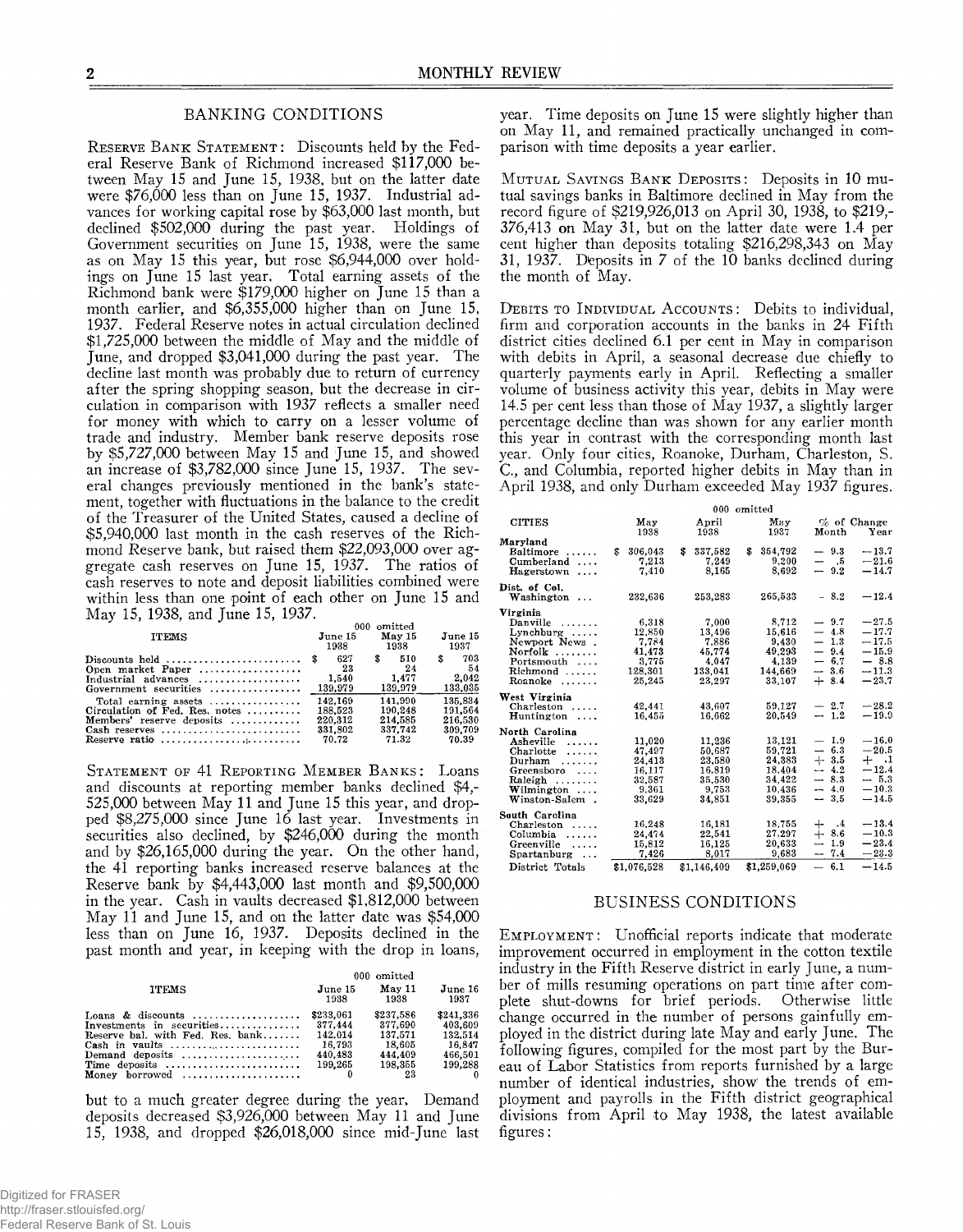|                                                               | Percentage change from                                    | April 1938 to May 1938                                      |
|---------------------------------------------------------------|-----------------------------------------------------------|-------------------------------------------------------------|
| <b>STATES</b>                                                 | In number In amount<br>on payroll                         | of payroll                                                  |
| Maryland<br>West Virginia<br>North Carolina<br>South Carolina | $-1.8$<br>$-1.2$<br>$-2.4$<br>$-1.8$<br>$-4.7$<br>$-11.6$ | $-1.1$<br>$\pm$ $\frac{3}{7}$<br>$+$ .6<br>$-4.1$<br>$-7.4$ |

COMMERCIAL FAILURES: Business failures in the Fifth district in May were more numerous than in either April of this year or May of last year, and liabilities involved in May failures were also larger than liabilities in either of the earlier months mentioned. The number of failures in May was 31 per cent larger than the number in Mav In May was 31 per cent larger than the number in May<br>last year, and last month's liabilities were 49 per cent<br>larger than liabilities a year earlier. The United States<br>showed an increase of 26 per cent in number of failure in the same period, while liabilities rose 74 per cent. The Fifth district, therefore, made a poorer comparison in number of failures in May 1938 and May 1937 than the United States as a whole, but made a better comparison in liabilities involved. Dun & Bradstreet insolvency figures are as follows:

| PERIODS              |     | Number of failures<br>District U.S. | District    | Total Liabilities<br>- U.S. |
|----------------------|-----|-------------------------------------|-------------|-----------------------------|
| May 1938             | 55  | 1.053                               | \$462.000   | \$14,559,000                |
| April 1938           | 39  | 1.116                               | 421.000     | 20.106.000                  |
| May 1937             | 42  | -834                                | 310.000     | 8,364,000                   |
| $5$ months, $1938$   | 248 | 5.648                               | \$2.916.000 | \$78,626,000                |
| $5$ months, $1937$ , | 236 | 3.972                               | 1,942,000   | 46.624.000                  |

AUTOMOBILE NEW CAR REGISTRATIONS: Sales of new passenger automobiles in the Fifth district declined somewhat more than seasonally in May in comparison with April sales, and were 51.2 per cent below sales in May 1937, the largest percentage decline in any month this year. Virginia sales in May 1938 made the best com-<br>parison with May 1937 sales, while South Carolina sales<br>compared most unfavorably. Cumulative sales in the five<br>elapsed months of 1938 were 47.4 per cent below sales in the first five months of 1937, Virginia with a decline of 41.1 per cent making the best record and West Virginia with a decline of 57.3 per cent the worst. The following<br>figures, compiled by  $R$ . L. Polk & Co., of Detroit, show May and five-months' registration figures for new cars in Fifth district sales:

Registration of New Passenger Cars

| <b>STATES</b>              | May<br>1938 | May<br>1937 | $\%$<br>Change | 1938   | 5 Months 5 Months<br>1937 | $\%$<br>Change |
|----------------------------|-------------|-------------|----------------|--------|---------------------------|----------------|
| Maryland                   | 2.532       | 5.179       | $-51.1$        | 11.246 | 20,809                    | $-46.0$        |
| $Dist.$ of Col. $\ldots$ . | 1.735       | 3.179       | $-45.4$        | 7.656  | 13.415                    | $-42.9$        |
| Virginia                   | 3,004       | 5,459       | $-45.0$        | 13.615 | 23,101                    | $-41.1$        |
| $West$ Va. $\ldots$ .      | 1.479       | 3.981       | $-62.8$        | 6.675  | 15.634                    | $-57.3$        |
| No. Carolina               | 2.650       | 5.301       | $-50.0$        | 12.383 | 23,993                    | $-48.4$        |
| So. Carolina               | 1.191       | 2.696       | $-55.8$        | 6,067  | 12.578                    | $-51.8$        |
| $District$                 | 12.591      | 25.795      | $-51.2$        | 57.642 | 109.530                   | $-47.4$        |

CONSTRUCTION: Building permits issued in 31 Fifth district cities totaling \$6,630,214 in May 1938 was 25 per cent below permits amounting to \$8,861,313 issued in April this year, and 34.9 per cent below the May 1937<br>valuation of \$10,178,457. Permits issued in 5 Maryland cities totaled \$1,164,416 and \$2,388,705 in May 1938 and 1937, respectively; 7 Virginia cities totaled \$1,772,306 and \$1,299,937 for the same periods; 4 West Virginia cities<br>reported \$475,908 and \$422,074; 9 North Carolina cities<br>showed \$1,083,510 and \$1,461,266; 5 South Carolina cities \$266,649 and \$484,340; and the District of Columbia

Digitized for FRASER http://fraser.stlouisfed.org/ Federal Reserve Bank of St. Louis reported \$1,867,425 for May 1938 and \$4,122,135 for May 1937. Washington permits reached the highest valuation in May this year with \$1,867,425, Norfolk was second with \$1,257,729, and Baltimore third with \$1,073,668.

Contracts actually awarded in the Fifth district in April and May are shown in the accompanying table by states. figures from F. W. Dodge Corporation reports being used:

| onstruction Contracts Awarded |  |
|-------------------------------|--|
|                               |  |

 $\mathbf{c}$ 

| <b>STATES</b>                                  |           | April 1938 April 1937                                                      | $\phi_{0}$ | May 1938  | May 1937                        | $\%$ |
|------------------------------------------------|-----------|----------------------------------------------------------------------------|------------|-----------|---------------------------------|------|
| Maryland  \$ 6.550,000 \$ 5.269,000 $+24.3$ \$ |           |                                                                            |            |           | $3,324,000$ \$ 5,448,000 - 39.0 |      |
| $D.$ of Col. $\ldots$ .                        | 1.799.000 | $4,855,000 - 62.9$                                                         |            | 4.611.000 | $5,564,000 - 17.1$              |      |
| Virginia                                       | 5,593,000 | $10.276.000 - 45.6$                                                        |            | 3.801.000 | $4,356,000 -12.7$               |      |
| West $Va$                                      | 4.783.000 | $3.933.000 + 21.6$                                                         |            | 2,320,000 | $2.139.000 + 8.5$               |      |
| No. Carolina                                   | 4.636.000 | $5.895.000 - 21.4$                                                         |            | 5.231.000 | $3.669.000 + 42.6$              |      |
| So. Carolina.                                  | 2,451,000 | $2.716,000 - 9.8$                                                          |            | 2,186,000 | $3,154,000 - 30.7$              |      |
| $\bold{District}$                              |           | $\ldots$ \$25,812,000 \$32,944,000 - 21.7 \$21,473,000 \$24,330,000 - 11.7 |            |           |                                 |      |

Some large contracts let in the Fifth district during April and May were as follows: State Penitentiary, Roxbury, Md., \$2,000.000; Apartment House Group, Baltimore, Md., \$1,000,000; Apartment House, Richmond, Va., \$830,000; Veteran's Hospital, Roanoke, Va., \$495,000; Warehouse, Washington, D. C., \$1,000,000; College Faculty Building, Washington, D. C., \$400,000; Ohio River Flood Control Project, Huntington, W. Va., \$2,625,000;<br>Highway Bridge, Morgan County, W. Va., \$338,000; Hydro-electric Dam, Greenwood County, S. C., \$617,000; Apartment House, Winston-Salem, N. C., \$430,000; and Apartment House, Raleigh, N. C., \$700,000.

COAL PRODUCTION: Mining of bituminous coal declined further in May, and totaled only 21,995,000 net tons, in comparison with 22,380,000 tons dug in April this year<br>and 30,077,000 tons in May 1937. Total production this<br>calendar year to June 1 amounting to 129,413,000 tons is 32 per cent less than 191,141,000 tons mined in the first five months of 1937. Prior to June 11, shipments of coal through Hampton Roads ports totaled 7,525,471 tons,<br>compared with 10,085,611 tons shipped to the same date in 1937. Reserve stocks of coal held by industrial consumers decreased 4.3 per cent during April, but consumption of coal in industry declined 10.4 per cent in comparison with March. In terms of current rates of consumption, industrial stocks on May 1, 1938, were sufficient to last 42 days.

COTTON TEXTILES: Operations in cotton textiles in May continued at the very low level reached in the latter half of April, but reports indicate some improvement in early June. A number of mills which closed temporarily in late April or May have recently reopened. Moderate reductions in inventories occurred during May in the industry, and stocks of cotton goods in department and dry goods stores are lower than a year ago. Consumption of cotton by states in the Fifth district in May 1938, April 1938, May 1937, and in the first five months of this year and last is shown in the accompanying table:

| MONTHS                                     |         | No. Carolina So. Carolina Virginia |        | District  |
|--------------------------------------------|---------|------------------------------------|--------|-----------|
| May 1938                                   | 112.139 | 80,354                             | 10.154 | 202.647   |
| April 1938                                 | 109.676 | 84.296                             | 10.182 | 204.154   |
| May 1937                                   | 168,744 | 125.731                            | 15.303 | 309.778   |
| $5$ months, $1938$                         | 586,143 | 442.606                            | 54.361 | 1.083.110 |
| $5 \text{ months}, 1937 \dots \dots \dots$ | 896.973 | 656.014                            | 73.776 | 1.626.763 |

Spindle activity in April registered a marked decline from that of March, falling from an average of 245 hours per spindle in place to 198 hours. South Carolina declined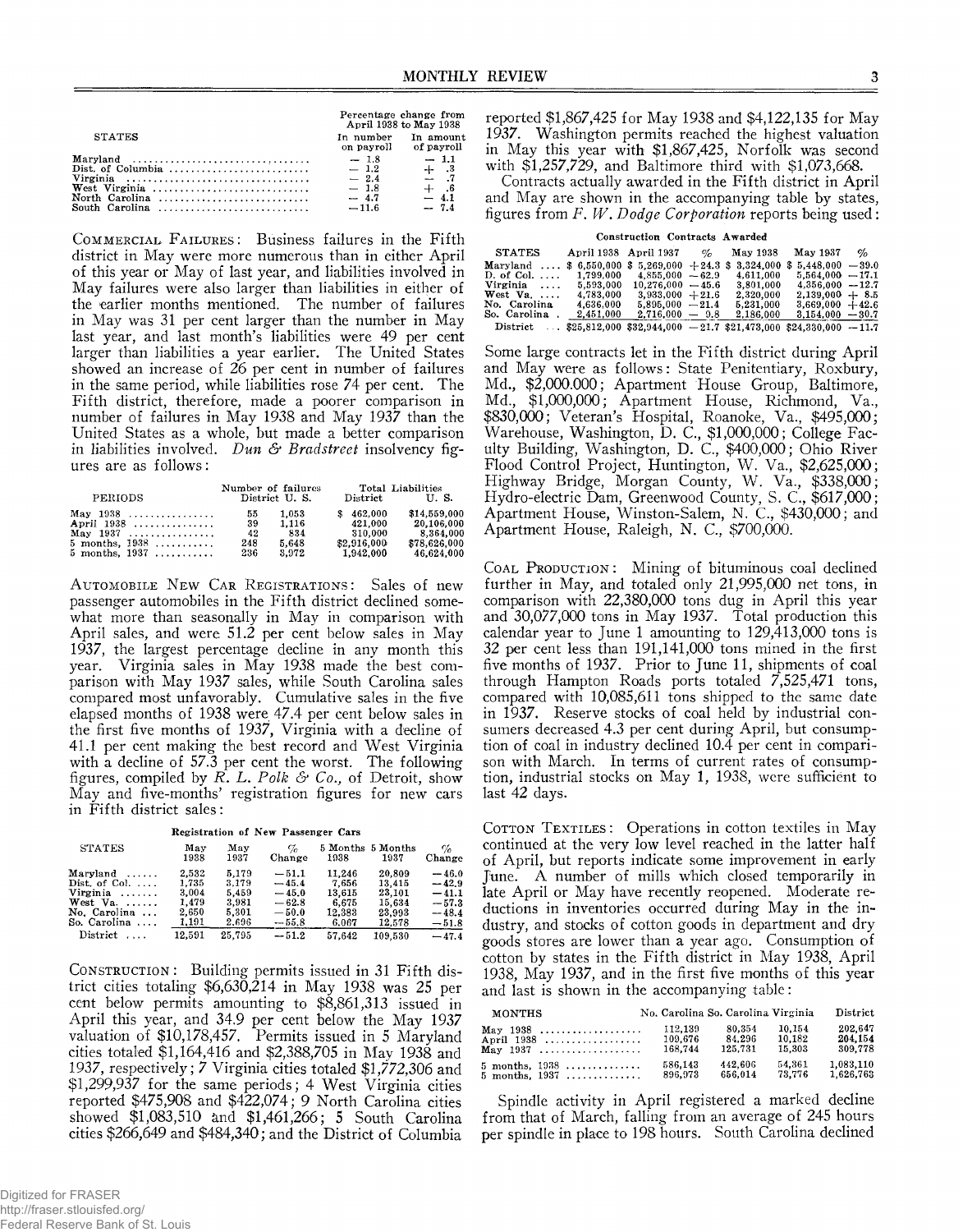from 302 hours in March to 244 hours in April, Virginia dropped from 280 hours to 206, and North Carolina from 247 hours to 203. Total spindle hours of operation in the United States declined from 6,485,416,000 hours in March to 5,265,957,000 hours in April, a decrease of 18.8 per cent. The Fifth district accounted for 52.3 per cent of total spindle hours of activity in April, the same figure as in March.

RAYON: The daily rate of domestic rayon yarn deliveries by producers during May is measured by 444 on the *Rayon Organon* index, compared with 445 in April and 724 in May last year, these figures being based on daily deliveries in 1923-1925. Producers' stocks of yarn at the end of May amounted to a 3.8 month's supply, based on average monthly shipments over the previous 12 months. The *Organon* states that the decline in rayon shipments in May reflected a seasonal lull between the end of the spring season and preparation for fall activities. Adjustments in rayon yarn prices were made in the latter part of May, quotations being marked down to levels which in some instances reached all time lows. The reductions were timed to take effect between seasons and when yarn stocks in the hands of converters are very low, thus minimizing yarn inventory write-downs by fabricators.

COTTON: Average prices for middling grade spot cotton declined during the second half of May, but rose in the first half of June, chiefly due to reports of unfavorable weather over most of the cotton belt since June 1. The average price on 10 Southern markets declined from 8.79 cents per pound on May 13 to 8.06 cents on June 3, but then rose to 8.16 cents on June 10 and further to 8.43 cents on June 17, the latest date for which official figures are available. Consumption of cotton in American mills in May was 36 per cent below May 1937 consumption, and exports declined 40 per cent in the 1938 month.

#### **Cotton Consumed and On Hand (Bales)**

|                            | , pars,    |           |                 |                     |
|----------------------------|------------|-----------|-----------------|---------------------|
|                            | May        | May       |                 | Aug. 1 to May 31    |
|                            | 1938       | 1937      |                 | This year Last Year |
| Fifth district states:     |            |           |                 |                     |
| Cotton consumed            | 202.647    | 309.778   | 1,083,110       | 1.626.763           |
| Cotton growing states:     |            |           |                 |                     |
| $\text{Cottom}$ consumed   | 355,895    | 558,769   | 4,128,553       | 5,572,905           |
| Cotton on hand May 31 in   |            |           |                 |                     |
| Consuming establishments   | 1,316,307  | 1,473,891 | .               | .                   |
| Storage $\&$ compresses    | 9.973.762  | 3,478,517 | .               | .                   |
| United States:             |            |           |                 |                     |
| Cotton consumed $\ldots$   | 425,684    | 669.665   | 4.863.843       | 6.686.547           |
| Cotton on hand May 31 in   |            |           |                 |                     |
| Consuming establishments   | 1,585,551  | 1.814.701 | $\cdots$        |                     |
| Storage $\&$ compresses    | 10.058.430 | 3.583.781 | المتوارد للمناد | .                   |
| Exports of cotton $\ldots$ | 193,002    | 323.736   | 5.226.831       | 5,086,093           |
|                            |            |           |                 |                     |

TOBACCO MANUFACTURING: The Bureau of Internal Revenue reports tobacco products manufactured in May 1938 and 1937 as follows :

|                                    | May 1938       | May 1938       | $\%$ Change |
|------------------------------------|----------------|----------------|-------------|
| Smoking & Chewing                  |                |                |             |
| Tobacco, Pounds $\ldots$           | 25,800,026     | 24.639.079     | $+ 4.7$     |
| $Cigareftes$ , Number $\dots\dots$ | 14,323,650,620 | 13.069.936.403 | $+9.6$      |
| Cigars, Number                     | 417.143.506    | 430.628.149    | $-3.1$      |
| $Snuff.$ Pounds                    | 3.120.500      | 2.917.691      | $+7.0$      |

**RETAIL TRADE IN DEPARTMENT STORES:** 

| Richmond (3).<br>Baltimore (8).<br>Washington $(6)$ . $-10.5$<br>Other Cities $(13)$ - 17.1<br>District (30).                                      | Net Sales<br>May 1938<br>comp. with<br>May<br>1937<br>$-5.5$<br>$-14.5$<br>$-11.9$ | Net Sales<br>Jan. 1 to date<br>comp. with comp. with<br>same period<br>last year<br>$+2.4$<br>$-4.9$<br>$-3.9$<br>$-9.4$<br>$-4.0$ | May 31, 1938<br>1937 | Stocks<br>May 31 Apr. 30<br>1938<br>$+2.5 - 1$<br>$-5.8 - .8$<br>$-5.5 - 1$<br>$-2.8 -1.1$<br>$-4.4 - .4$ | Ratio May<br>collections<br>to accounts<br>outstanding<br>May 1<br>30.4<br>30.8<br>26.9<br>27.0<br>28.5 |
|----------------------------------------------------------------------------------------------------------------------------------------------------|------------------------------------------------------------------------------------|------------------------------------------------------------------------------------------------------------------------------------|----------------------|-----------------------------------------------------------------------------------------------------------|---------------------------------------------------------------------------------------------------------|
| Same stores by<br>States, with 27<br>stores added:<br>Virginia $(13)$ .<br>West Va. (10)<br>No. Carolina (8)<br>So. Carolina (11)<br>District (57) | $-7.9$<br>$-27.5$<br>$-14.5$<br>$-18.4$<br>$-12.8$                                 | $+1.0$<br>$-14.1$<br>$-8.1$<br>$-10.6$<br>$-4.4$                                                                                   |                      |                                                                                                           |                                                                                                         |

WHOLESALE TRADE, 179 FIRMS:

|                                | Net Sales<br>May 1938<br>comp, with |         | Stocks<br>May 31, 1968 |         | Ratio May<br>collections<br>to accounts |
|--------------------------------|-------------------------------------|---------|------------------------|---------|-----------------------------------------|
|                                | May                                 | May     | May 31                 |         | April 30 outstanding                    |
|                                | 1937                                | 1938    | 1937                   | 1938    | May 1                                   |
| Shoes $(4)$                    | $-7.8$                              | $-30.0$ | $-38.6$                | $-15.2$ | 64.1                                    |
| Drugs $(14)$                   | $-6.7$                              | $-7.3$  | $-3.4$                 | $-5.3$  | 96.1                                    |
| Dry Goods $(7)$                | $-25.0$                             | $-8.1$  | $-23.3$                | $-2.3$  | 40.3                                    |
| Elec. Goods $(27)$             | $-26.9$                             | $+ 5.2$ | $-8.9$                 | $-7.1$  | 80.4                                    |
| Groceries $(45)$               | $-10.6$                             | $+.4$   | $-19.3$                | $-5.6$  | 100.9                                   |
| Hardware $(23)$                | $-25.2$                             | $-4.4$  | $-2.5$                 | $-2.6$  | 49.0                                    |
| Indus, Supplies $(11)$         | $-29.5$                             | $+ 4.1$ | $-6.8$                 | $-$ .9  | 33.5                                    |
| Plumbing & Heating (19)        | $-10.2$                             | $+10.9$ | $-16.6$                | $-4.2$  | 58.9                                    |
| Paper & Products $(5)$         | $-10.2$                             | $-1.5$  | .                      | .       | 85.2                                    |
| Tobacco Products $(8)$         | $-1.9$                              | $+1.3$  | $+7.0$                 | $-1.6$  | .                                       |
| Miscellaneous (16)<br>$\ldots$ | $-10.1$                             | $-1$    | $-1.8$                 | $-3$    | 69.9                                    |
| All Firms $(179)$              | $-15.2$                             | $-3.1$  | $-13.3$                | $-5.1$  | 67.9                                    |

**Note: Wholesale trade figures are included by arrangement with the Bureau of Foreign & Domestic Commerce. Only 129 of the 179 firms reported on receivables and collections, and only 104 on stocks.**

(Compiled June 21, 1938)